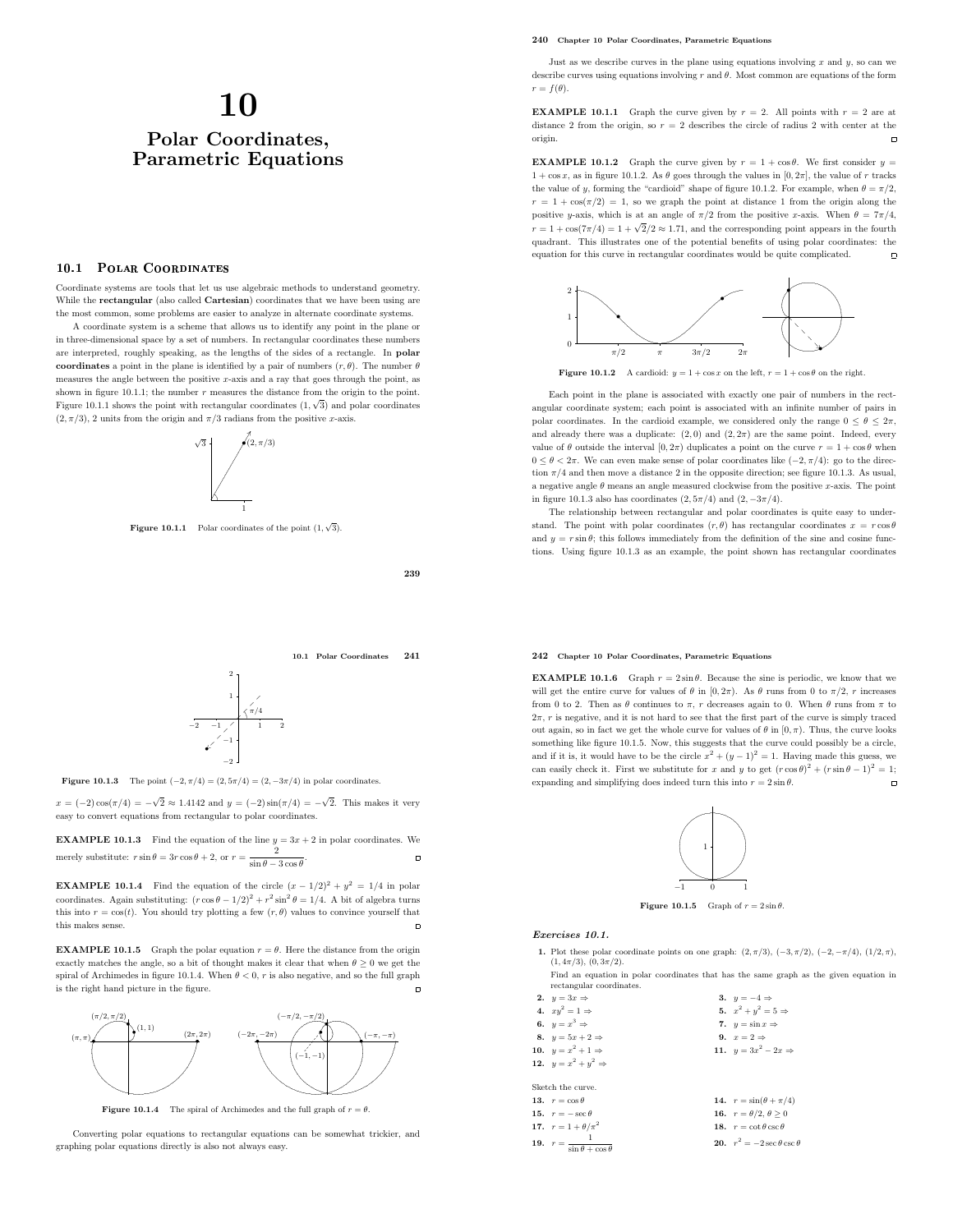In the exercises below, find an equation in rectangular coordinates that has the same graph as the given equation in polar coordinates. 21.  $r = \sin(3\theta) \Rightarrow$ <br>23.  $r = \sec \theta \csc \theta \Rightarrow$ 22.  $r = \sin^2 \theta \Rightarrow$ 

24.  $r = \tan \theta \Rightarrow$ 

## 10.2 SLOPES IN POLAR COORDINATES

When we describe a curve using polar coordinates, it is still a curve in the  $x-y$  plane. We would like to be able to compute slopes and areas for these curves using polar coordinates.

We have seen that  $x = r \cos \theta$  and  $y = r \sin \theta$  describe the relationship between polar and rectangular coordinates. If in turn we are interested in a curve given by  $r = f(\theta)$ , then we can write  $x = f(\theta) \cos \theta$  and  $y = f(\theta) \sin \theta$ , describing x and y in terms of  $\theta$  alone. The first of these equations describes  $\theta$  implicitly in terms of x, so using the chain rule we may compute

$$
\frac{dy}{dx} = \frac{dy}{d\theta} \frac{d\theta}{dx}.
$$

Since  $d\theta/dx = 1/(dx/d\theta)$ , we can instead compute

$$
\frac{dy}{dx}=\frac{dy/d\theta}{dx/d\theta}=\frac{f(\theta)\cos\theta+f'(\theta)\sin\theta}{-f(\theta)\sin\theta+f'(\theta)\cos\theta}.
$$

**EXAMPLE 10.2.1** Find the points at which the curve given by  $r = 1 + \cos \theta$  has a vertical or horizontal tangent line. Since this function has period  $2\pi$ , we may restrict our attention to the interval [0,  $2\pi$ ) or  $(-\pi, \pi]$ , as convenience dictates. First, we compute the slope:

$$
\frac{dy}{dx}=\frac{(1+\cos\theta)\cos\theta-\sin\theta\sin\theta}{-(1+\cos\theta)\sin\theta-\sin\theta\cos\theta}=\frac{\cos\theta+\cos^2\theta-\sin^2\theta}{-\sin\theta-2\sin\theta\cos\theta}.
$$

This fraction is zero when the numerator is zero (and the denominator is not zero). The numerator is  $2\cos^2\theta + \cos\theta - 1$  so by the quadratic formula

$$
\cos \theta = \frac{-1 \pm \sqrt{1 + 4 \cdot 2}}{4} = -1
$$
 or  $\frac{1}{2}$ 

This means  $\theta$  is  $\pi$  or  $\pm \pi/3$ . However, when  $\theta = \pi$ , the denominator is also 0, so we cannot conclude that the tangent line is horizontal.

Setting the denominator to zero we get

 $-\sin \theta - 2 \sin \theta \cos \theta = 0$ 

$$
\sin \theta (1 + 2 \cos \theta) = 0,
$$

so either  $\sin \theta = 0$  or  $\cos \theta = -1/2$ . The first is true when  $\theta$  is 0 or  $\pi$ , the second when  $\theta$ is  $2\pi/3$  or  $4\pi/3$ . However, as above, when  $\theta = \pi$ , the numerator is also 0, so we cannot

## 244 Chapter 10 Polar Coordinates, Parametric Equations

conclude that the tangent line is vertical. Figure 10.2.1 shows points corresponding to  $\theta$ equal to 0,  $\pm \pi/3$ ,  $2\pi/3$  and  $4\pi/3$  on the graph of the function. Note that when  $\theta = \pi$  the curve hits the origin and does not have a tangent line. curve hits the origin and does not have a tangent line.



**Figure 10.2.1** Points of vertical and horizontal tangency for  $r = 1 + \cos \theta$ .

We know that the second derivative  $f''(x)$  is useful in describing functions, namely, in describing concavity. We can compute  $f''(x)$  in terms of polar coordinates as well. We already know how to write  $dy/dx = y'$  in terms of  $\theta$ , then

$$
\frac{d}{dx}\frac{dy}{dx} = \frac{dy'}{dx} = \frac{dy'}{d\theta}\frac{d\theta}{dx} = \frac{dy'/d\theta}{dx/d\theta}.
$$

**EXAMPLE 10.2.2** We find the second derivative for the cardioid  $r = 1 + \cos \theta$ :

| $d \cos \theta + \cos^2 \theta - \sin^2 \theta$                      | $3(1+\cos\theta)$                             |                                                                                            |
|----------------------------------------------------------------------|-----------------------------------------------|--------------------------------------------------------------------------------------------|
| $d\theta - \sin \theta - 2 \sin \theta \cos \theta \quad dx/d\theta$ |                                               | $(\sin \theta + 2 \sin \theta \cos \theta)^2$ $-(\sin \theta + 2 \sin \theta \cos \theta)$ |
|                                                                      | $-3(1+\cos\theta)$                            |                                                                                            |
|                                                                      | $(\sin \theta + 2 \sin \theta \cos \theta)^3$ |                                                                                            |

The ellipsis here represents rather a substantial amount of algebra. We know from above that the cardioid has horizontal tangents at  $\pm \pi/3$ ; substituting these values into the second derivative we get  $y''(\pi/3) = -\sqrt{3}/2$  and  $y''(-\pi/3) = \sqrt{3}/2$ , indicating concave down and concave up respectively. This agrees with the graph of the function.  $\blacksquare$ 

## Exercises 10.2.

| Compute $y' = dy/dx$ and $y'' = d^2y/dx^2$ . |                                      |
|----------------------------------------------|--------------------------------------|
| 1. $r = \theta \Rightarrow$                  | 2. $r = 1 + \sin \theta \Rightarrow$ |
| 3. $r = \cos \theta \Rightarrow$             | 4. $r = \sin \theta \Rightarrow$     |
| 5. $r = \sec \theta \Rightarrow$             | 6. $r = \sin(2\theta) \Rightarrow$   |
|                                              |                                      |

## 246 Chapter 10 Polar Coordinates, Parametric Equations



Figure 10.3.1 Approximating area by sectors of circles.

**EXAMPLE 10.3.2** We find the area between the circles  $r = 2$  and  $r = 4 \sin \theta$ , as shown in figure 10.3.2. The two curves intersect where  $2 = 4 \sin \theta$ , or  $\sin \theta = 1/2$ , so  $\theta = \pi/6$  or  $5\pi/6.$  The area we want is then

$$
\frac{1}{2} \int_{\pi/6}^{5\pi/6} 16\sin^2\theta - 4 \, d\theta = \frac{4}{3}\pi + 2\sqrt{3}.
$$



 $\blacksquare$ 

Figure 10.3.2 An area between curves

This example makes the process appear more straightforward than it is. Because points have many different representations in polar coordinates, it is not always so easy to identify points of intersection.

EXAMPLE 10.3.3 We find the shaded area in the first graph of figure 10.3.3 as the difference of the other two shaded areas. The cardioid is  $r = 1 + \sin \theta$  and the circle is  $r = 3 \sin \theta$ . We attempt to find points of intersection:

$$
1 + \sin \theta = 3 \sin \theta
$$

$$
1 = 2 \sin \theta
$$

$$
1/2 = \sin \theta.
$$

This has solutions  $\theta = \pi/6$  and  $5\pi/6$ ;  $\pi/6$  corresponds to the intersection in the first quadrant that we need. Note that no solution of this equation corresponds to the intersection

10.3 Areas in polar coordinates 245

 $\Box$ 

.

Sketch the curves over the interval  $[0, 2\pi]$  unless otherwise stated. Use the first and second derivative to identify horizontal and vertical tangents and local maximum and minimum points. You can check your work with

| 7. $r = \sin \theta + \cos \theta$                   | 8. $r = 2 + 2 \sin \theta$                                 |
|------------------------------------------------------|------------------------------------------------------------|
| 9. $r = \frac{3}{2} + \sin \theta$                   | 10. $r = 2 + \cos \theta$                                  |
| 11. $r = \frac{1}{2} + \cos \theta$                  | 12. $r = \cos(\theta/2), 0 \le \theta \le 4\pi$            |
| 13. $r = \sin(\theta/3), 0 \le \theta \le 6\pi$      | 14. $r = \sin^2 \theta$                                    |
| 15. $r = 1 + \cos^2(2\theta)$                        | 16. $r = \sin^2(3\theta)$                                  |
| 17. $r = \tan \theta$                                | <b>18.</b> $r = \sec(\theta/2), 0 \le \theta \le 4\pi$     |
| 19. $r = 1 + \sec \theta$                            | <b>20.</b> $r = \frac{1}{1 - \cos \theta}$                 |
| <b>21.</b> $r = \frac{1}{1 + \sin \theta}$           | <b>22.</b> $r = \cot(2\theta)$                             |
| 23. $r = \pi/\theta, 0 \leq \theta \leq \infty$      | <b>24.</b> $r = 1 + \pi/\theta, 0 \leq \theta \leq \infty$ |
| 25. $r = \sqrt{\pi/\theta}, 0 \le \theta \le \infty$ |                                                            |

# 10.3 AREAS IN POLAR COORDINATES

We can use the equation of a curve in polar coordinates to compute some areas bounded by such curves. The basic approach is the same as with any application of integration: find an approximation that approaches the true value. For areas in rectangular coordinates, we approximated the region using rectangles; in polar coordinates, we use sectors of circles, as depicted in figure 10.3.1. Recall that the area of a sector of a circle is  $\alpha r^2/2$ , where  $\alpha$  is the angle subtended by the sector. If the curve is given by  $r = f(\theta)$ , and the angle subtended by a small sector is  $\Delta\theta$ , the area is  $(\Delta\theta)(f(\theta))^2/2$ . Thus we approximate the total area as

 $\frac{1}{2}f(\theta_i)^2 \Delta \theta.$ 

In the limit this becomes

$$
\int_a^b \frac{1}{2} f(\theta)^2 \ d\theta.
$$

 $\sum_{n=1}^{n-1}$  $i=0$ 

**EXAMPLE 10.3.1** We find the area inside the cardioid  $r = 1 + \cos \theta$ .

$$
\int_0^{2\pi} \frac{1}{2} (1 + \cos \theta)^2 \; d\theta = \frac{1}{2} \int_0^{2\pi} 1 + 2 \cos \theta + \cos^2 \theta \; d\theta = \frac{1}{2} \left( \theta + 2 \sin \theta + \frac{\theta}{2} + \frac{\sin 2 \theta}{4} \right) \bigg|_0^{2\pi} = \frac{3\pi}{2}.
$$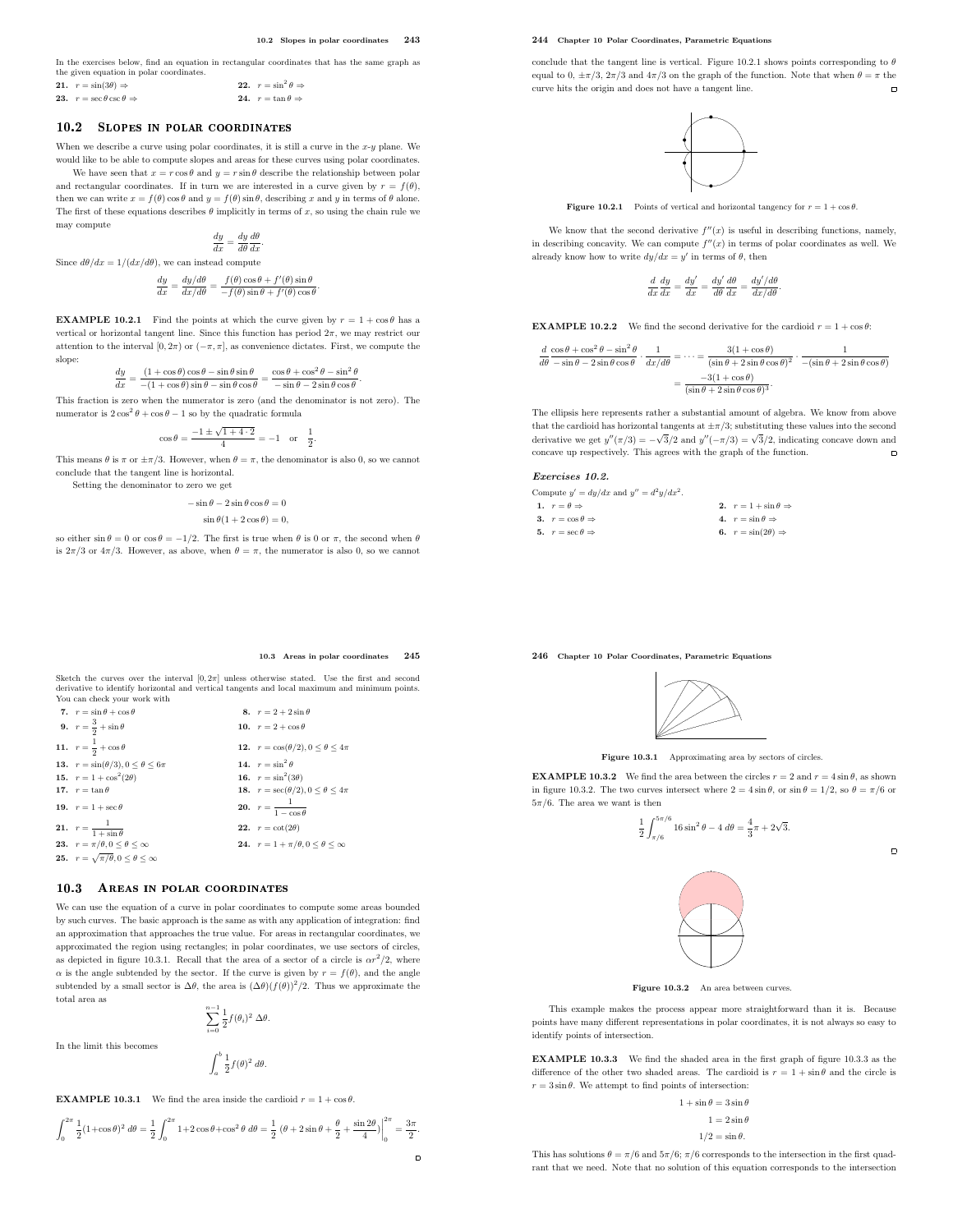$\blacksquare$ 

point at the origin, but fortunately that one is obvious. The cardioid goes through the origin when  $\theta = -\pi/2$ ; the circle goes through the origin at multiples of  $\pi$ , starting with 0.

Now the larger region has area

$$
\frac{1}{2} \int_{-\pi/2}^{\pi/6} (1 + \sin \theta)^2 \ d\theta = \frac{\pi}{2} - \frac{9}{16} \sqrt{3}
$$

and the smaller has area

$$
\frac{1}{2} \int_0^{\pi/6} (3\sin\theta)^2 \ d\theta = \frac{3\pi}{8} - \frac{9}{16}\sqrt{3}
$$

so the area we seek is  $\pi/8$ .



Figure 10.3.3 An area between curves.

## Exercises 10.3.

# Find the area enclosed by the curve.

- 1.  $r = \sqrt{\ }$
- 2.  $r = 2 + \cos \theta \Rightarrow$ <br>4.  $r = \cos \theta, 0 \le \theta \le \pi/3 \Rightarrow$ **3.**  $r = \sec \theta, \pi/6 \le \theta \le \pi/3 \Rightarrow$ <br> **4.**  $r = \cos \theta, 0 \le \theta \le$ <br> **5.**  $r = 2a \cos \theta, a > 0 \Rightarrow$ <br> **6.**  $r = 4 + 3 \sin \theta \Rightarrow$
- 5.  $r = 2a \cos \theta, a > 0 \Rightarrow$
- 7. Find the area inside the loop formed by  $r = \tan(\theta/2)$ . ⇒
- 8. Find the area inside one loop of  $r = \cos(3\theta)$ .  $\Rightarrow$
- **9.** Find the area inside one loop of  $r = \sin^2 \theta$ .
- 10. Find the area inside the small loop of  $r = (1/2) + \cos \theta$ .  $\Rightarrow$
- 11. Find the area inside  $r = (1/2) + \cos \theta$ , including the area inside the small loop.  $\Rightarrow$
- **12.** Find the area inside one loop of  $r^2 = \cos(2\theta)$ .  $\Rightarrow$
- **13.** Find the area enclosed by  $r = \tan \theta$  and  $r = \frac{\csc \theta}{\sqrt{2}}$ .

#### 10.4 Parametric Equations 249

EXAMPLE 10.4.1 Describe the path of an object that moves so that its position at time t is given by  $x = \cos t$ ,  $y = \cos^2 t$ . We see immediately that  $y = x^2$ , so the path lies on this parabola. The path is not the entire parabola, however, since  $x = \cos t$  is always between −1 and 1. It is now easy to see that the object oscillates back and forth on the parabola between the endpoints  $(1, 1)$  and  $(-1, 1)$ , and is at point  $(1, 1)$  at time  $t = 0$ .  $\Box$ 

It is sometimes quite easy to describe a complicated path in parametric equations when rectangular and polar coordinate expressions are difficult or impossible to devise.

**EXAMPLE 10.4.2** A wheel of radius 1 rolls along a straight line, say the x-axis. A point on the rim of the wheel will trace out a curve, called a cycloid. Assume the point starts at the origin; find parametric equations for the curve.

Figure 10.4.1 illustrates the generation of the curve (click on the AP link to see an animation). The wheel is shown at its starting point, and again after it has rolled through about 490 degrees. We take as our parameter  $t$  the angle through which the wheel has turned, measured as shown clockwise from the line connecting the center of the wheel to the ground. Because the radius is 1, the center of the wheel has coordinates  $(t, 1)$ . We seek to write the coordinates of the point on the rim as  $(t + \Delta x, 1 + \Delta y)$ , where  $\Delta x$  and  $\Delta y$  are as shown in figure 10.4.2. These values are nearly the sine and cosine of the angle t, from the unit circle definition of sine and cosine. However, some care is required because we are measuring  $t$  from a nonstandard starting line and in a clockwise direction, as opposed to the usual counterclockwise direction. A bit of thought reveals that  $\Delta x = -\sin t$  and  $\Delta y = -\cos t$ . Thus the parametric equations for the cycloid are  $x - t - \sin t$ ,  $y = 1 - \cos t$  $x = t - \sin t$ ,  $y = 1 - \cos t$ .



Figure 10.4.1 A cycloid. (AP)



Figure 10.4.2 The wheel.

## 248 Chapter 10 Polar Coordinates, Parametric Equations

- **14.** Find the area inside  $r = 2 \cos \theta$  and outside  $r = 1. \Rightarrow$
- **15.** Find the area inside  $r = 2 \sin \theta$  and above the line  $r = (3/2) \csc \theta$ .  $\Rightarrow$
- **16.** Find the area inside  $r = \theta$ ,  $0 \le \theta \le 2\pi$ .  $\Rightarrow$
- **17.** Find the area inside  $r = \sqrt{\theta}$ ,  $0 \le \theta \le 2\pi$ .  $\Rightarrow$
- **18.** Find the area inside both  $r = \sqrt{3} \cos \theta$  and  $r = \sin \theta$ . **19.** Find the area inside both  $r = 1 - \cos \theta$  and  $r = \cos \theta$ .  $\Rightarrow$
- 20. The center of a circle of radius 1 is on the circumference of a circle of radius 2. Find the area of the region inside both circles.  $\Rightarrow$
- **21.** Find the shaded area in figure 10.3.4. The curve is  $r = \theta$ ,  $0 \le \theta \le 3\pi$ .  $\Rightarrow$



Figure 10.3.4 An area bounded by the spiral of Archimedes.

# 10.4 PARAMETRIC EQUATIONS

When we computed the derivative  $dy/dx$  using polar coordinates, we used the expressions  $x = f(\theta) \cos \theta$  and  $y = f(\theta) \sin \theta$ . These two equations completely specify the curve, though the form  $r = f(\theta)$  is simpler. The expanded form has the virtue that it can easily be generalized to describe a wider range of curves than can be specified in rectangular or polar coordinates.

Suppose  $f(t)$  and  $g(t)$  are functions. Then the equations  $x = f(t)$  and  $y = g(t)$ describe a curve in the plane. In the case of the polar coordinates equations, the variable t is replaced by  $\theta$  which has a natural geometric interpretation. But t in general is simply an arbitrary variable, often called in this case a parameter, and this method of specifying a curve is known as **parametric equations**. One important interpretation of  $t$  is time. In this interpretation, the equations  $x = f(t)$  and  $y = g(t)$  give the position of an object at time t.

## $250$  Chapter 10 Polar Coordinates.  $PARAMETRIC$

#### Exercises 10.4.

- 1. What curve is described by  $x = t^2$ ,  $y = t^4$ ? If t is interpreted as time, describe how the object moves on the curve.
- 2. What curve is described by  $x = 3\cos t$ ,  $y = 3\sin t$ ? If t is interpreted as time, describe how the object moves on the curve.
- 3. What curve is described by  $x = 3\cos t$ ,  $y = 2\sin t$ ? If t is interpreted as time, describe how the object moves on the curve. 4. What curve is described by  $x = 3 \sin t$ ,  $y = 3 \cos t$ ? If t is interpreted as time, describe how
- the object moves on the curve. **5.** Sketch the curve described by  $x = t^3 - t$ ,  $y = t^2$ . If t is interpreted as time, describe how the object moves on the curve.
- 6. A wheel of radius 1 rolls along a straight line, say the x-axis. A point  $P$  is located halfway between the center of the wheel and the rim; assume  $P$  starts at the point  $(0, 1/2)$ . As the wheel rolls, P traces a curve; find parametric equations for the curve.  $\Rightarrow$
- 7. A wheel of radius 1 rolls around the outside of a circle of radius 3. A point P on the rim of the wheel traces out a curve called a hypercycloid, as indicated in figure 10.4.3. Assuming  $P$  starts at the point (3,0), find parametric equations for the curve.  $\Rightarrow$



Figure 10.4.3 A hypercycloid and a hypocycloid.

- 8. A wheel of radius 1 rolls around the inside of a circle of radius 3. A point P on the rim of wheel traces out a curve called a hypocycloid, as indicated in figure 10.4.3. Assuming P starts at the point (3, 0), find parametric equations for the curve.  $\Rightarrow$
- 9. An involute of a circle is formed as follows: Imagine that a long (that is, infinite) string is wound tightly around a circle, and that you grasp the end of the string and begin to unwind it, keeping the string taut. The end of the string traces out the involute. Find parametric equations for this curve, using a circle of radius 1, and assuming that the string unwinds counter-clockwise and the end of the string is initially at (1, 0). Figure 10.4.4 shows part of the curve; the dotted lines represent the string at a few different times.  $\Rightarrow$